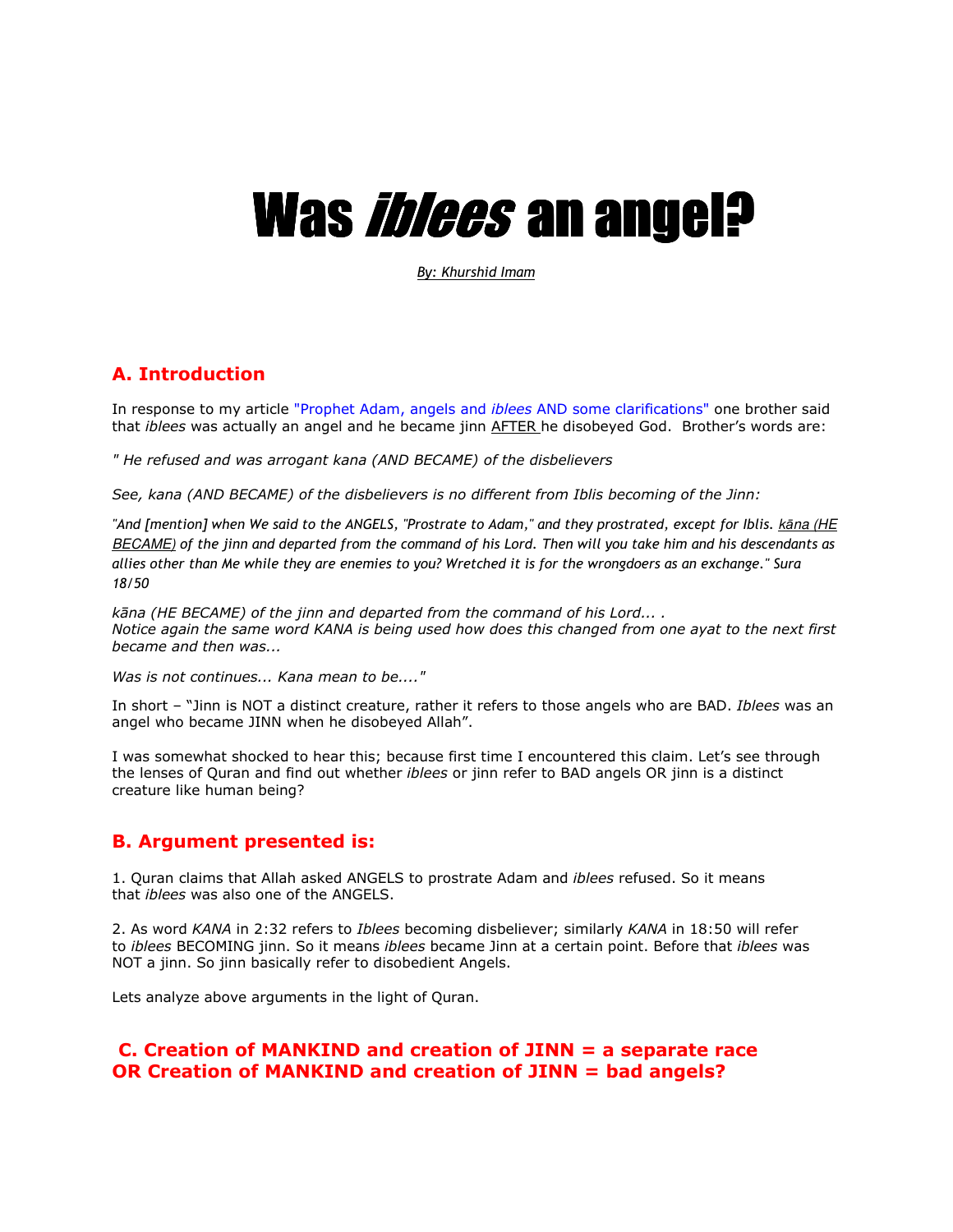وَلَقَدْ خَلَقْنَا الْإِنْسَانَ مِن صَلْصَالٍ مِّنْ حَمَإِ مَسْنُون*ٍ* 

We created **man** from dried (sounding) **clay**of altered mud. Quran 15:26

**وَاَ#ْنَّ َََْ"ُ ِ !َ ُْ ِ َّرِ اَّ
ُمِ**

And the **jinn**, We created afore time from the **smokeless flame of fire**. Quran 15:27

Allah tells about creation of MANKIND and in next ayah Allah talks about creation of JINN. If Jinn are same creatures as angel then it's absurd to mention about creation of **ONLY BAD ANGELS** (i.e. JINN). A logical mentioning should have been creation of MANKIND AND ANGELS and NOT creation of MANKIND AND BAD ANGELS =  $JINN - if$  we assume that bad ANGELS are called JINN.

Will you write: Creation of plants, creation of animals, and creation of BAD people??? OR You will write: Creation of plants, creation of animals, and creation of human being !!

Which of below sounds logical?

1. Allah created man from dried (sounding) clay of altered mud. Quran 15:26

Allah created JINN – (Who are BAD ANGELS) - from the smokeless flame of fire. 15:27 OR

2. Allah created man from dried (sounding) clay of altered mud. Quran 15:26 Allah created JINN – (who are one of creations)- from the smokeless flame of fire. 15:27

This elaboration clearly tells that JINN is a separate race and NOT bad ones among angels.

# **D. Angles can NOT disobey Allah while** *iblees* **disobeyed Allah.**

Argument presented was that when an angel disobeys then it becomes JINN. But the very fundamental question is: Can angels DISOBEY? Quran says – NO. **Referring to angels** and other creations Allah says:

#### 1. Angles can NOT disobey Allah

"O ye who believe! Save yourselves and your families from a Fire whose fuel is Men and Stones, over which are (appointed) **angels** stern (and) severe,**who flinch not (from executing) the Commands they receive from Allah, but do (precisely) what they are commanded**." Quran 66:6

2. Angles can NOT disobey Allah

"To Him belong all (creatures) in the heavens and on earth**:** Even those who are in His (very) Presence are **not too proud to serve Him, nor are they (ever) weary (show laziness) (of His service)**." Quran 21:19

3. Angles can NOT disobey Allah **"They celebrate his praises night and day, nor do they ever flag or slacken". Quran 21:20**

4. Angles can NOT disobey Allah

"They all revere their Lord, high above them, **and they do all that they are commanded"**. Quran 16:50

5. *Iblees* disobeyed Allah

"And [mention] when We said to the angels, "Prostrate to Adam," and they prostrated, except for *Iblees*. **He was of the jinn and departed from the command of his Lord**. ..". Quran 18:50

So above ayah clearly make distinction between angels and *iblees* as creations. Angels can NOT disobey Allah. So it is NOT possible that *iblees* was an angel who disobeyed Allah.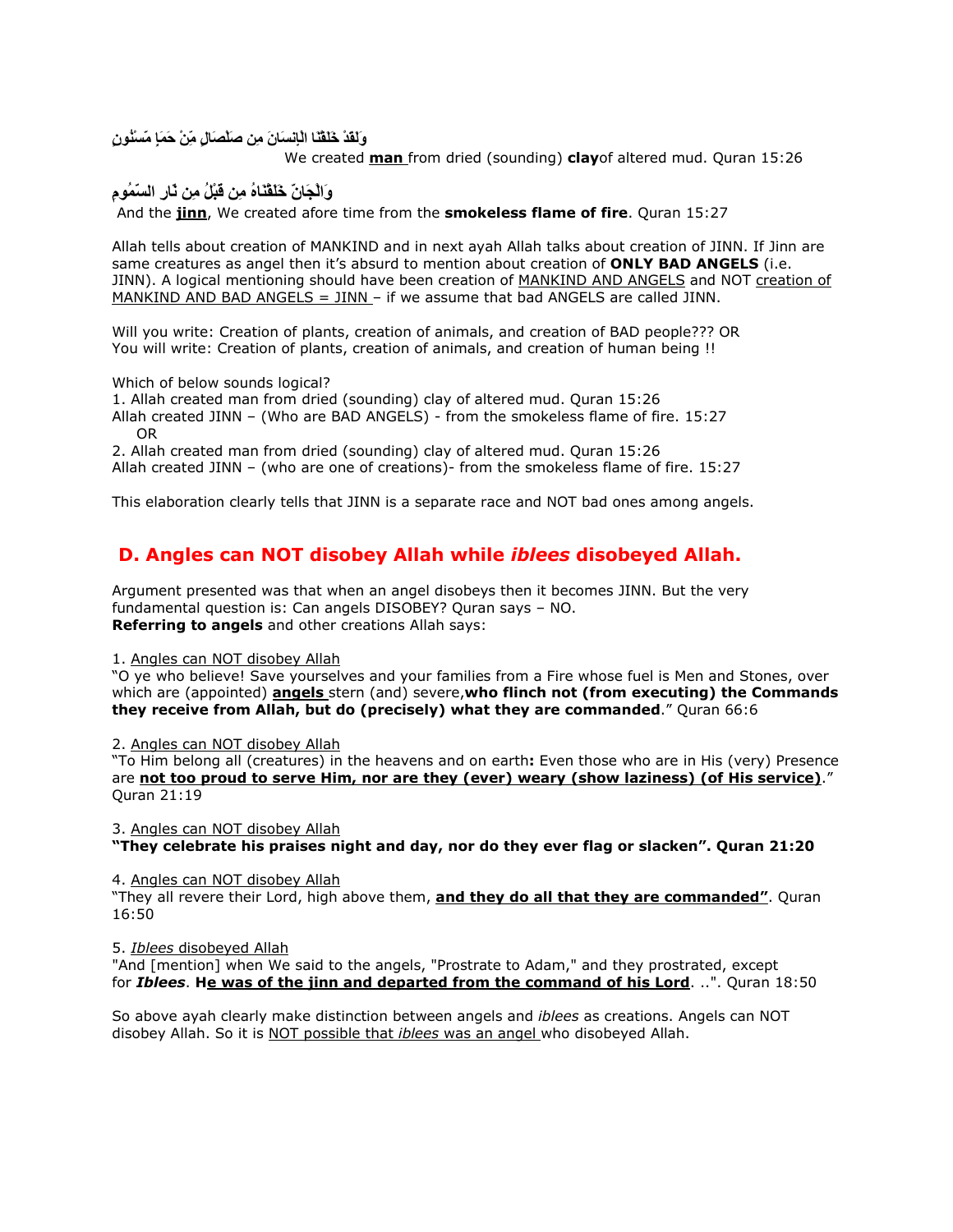## **E. Angels can NOT do** *takabbur***(proudly reject truth) while i***blees did takabbur*

1. Angels are NEVER arrogant

وَلِّلَّهِ يَسْجُدُ مَا فِي السَّمَاوَاتِ وَمَا فِي الْأَرْضِ مِن دَابَةٍ وَالْمَلَائِكَةَ وَهُمْ لَـْا يَسْتَكْبِرُونَ

And to Allah obey all that is in the heavens and on earth, whether moving (living) creatures or the **angels**:**for none are arrogant** (before their Lord). Quran 16:49

#### 2. *Iblees* was arrogant

Quran 7:11-13 says:

"And We have certainly created you, [O Mankind], and given you [human] form. Then We said to the angels, "Prostrate to Adam"; so they prostrated, except for *Iblees*. **He was not of those who prostrated**.

[Allah] said, "What prevented you from prostrating when I commanded you?" [Satan] said, "I am better than him. You created me from fire and created him from clay."

[Allah] said, "Descend from Paradise, for it is not for you to be **arrogant** (تَتَكَبَّرُ) therein. So get out; indeed, you are of the debased."

#### 3. *Iblees* was arrogant

"Except *Iblees*; he was arrogant and became among the disbelievers." Quran 38:74 So Allah made clear that *iblees* did *takabbur*. Angels can NEVER do *takabbur*.

# **F. Quran clears that ALL ANGELS prostrated**

Initial argument pointed out that one angle named *iblees* did not prostrate. This point is also proved wrong by Quran.

1.Quran 15:30-33 says that ALL angels prostrated:

ِ فَسَجَدَ الْمَلَائِكَةُ كُلُّهُمْ أَجْمَعُونَ So the <u>angels</u> prostrated themselves, all of them together.

2. Quran 38:73 says that ALL angels prostrated:

**َنُ4َ
ْجَأ ْ)ُ7ُُّآ ُ\*َ%ِ+ََ
ْا ََ#ََ1** So the **angels** prostrated themselves, **all of them**:

Next ayah which says that *iblees* did not prostrate - refers to *iblees*: the JINN. Jinn and angels both were asked to prostrate; all angels prostrated but the JINN did NOT prostrate.

# **G. Some of jinn are bad and NOT ALL jinn are bad**

a. Argument was that jinn are bad / disobedient angels so all jinn are bad. But Quran says that some jinn are bad.

"And surely, **We have created many** *of the jinns* **and mankind for Hell**...." Quran 7:179

In above ayah Allah says that many JINN and many human being will go to hell. If jinn are already sinful angels then obviously ALL of them should go to hell. Above ayah also present the picture that just as human being is a particular race / creation; similarly jinn is a particular race / creation. The notion that - jinn refers to angels who disobey God - is false.